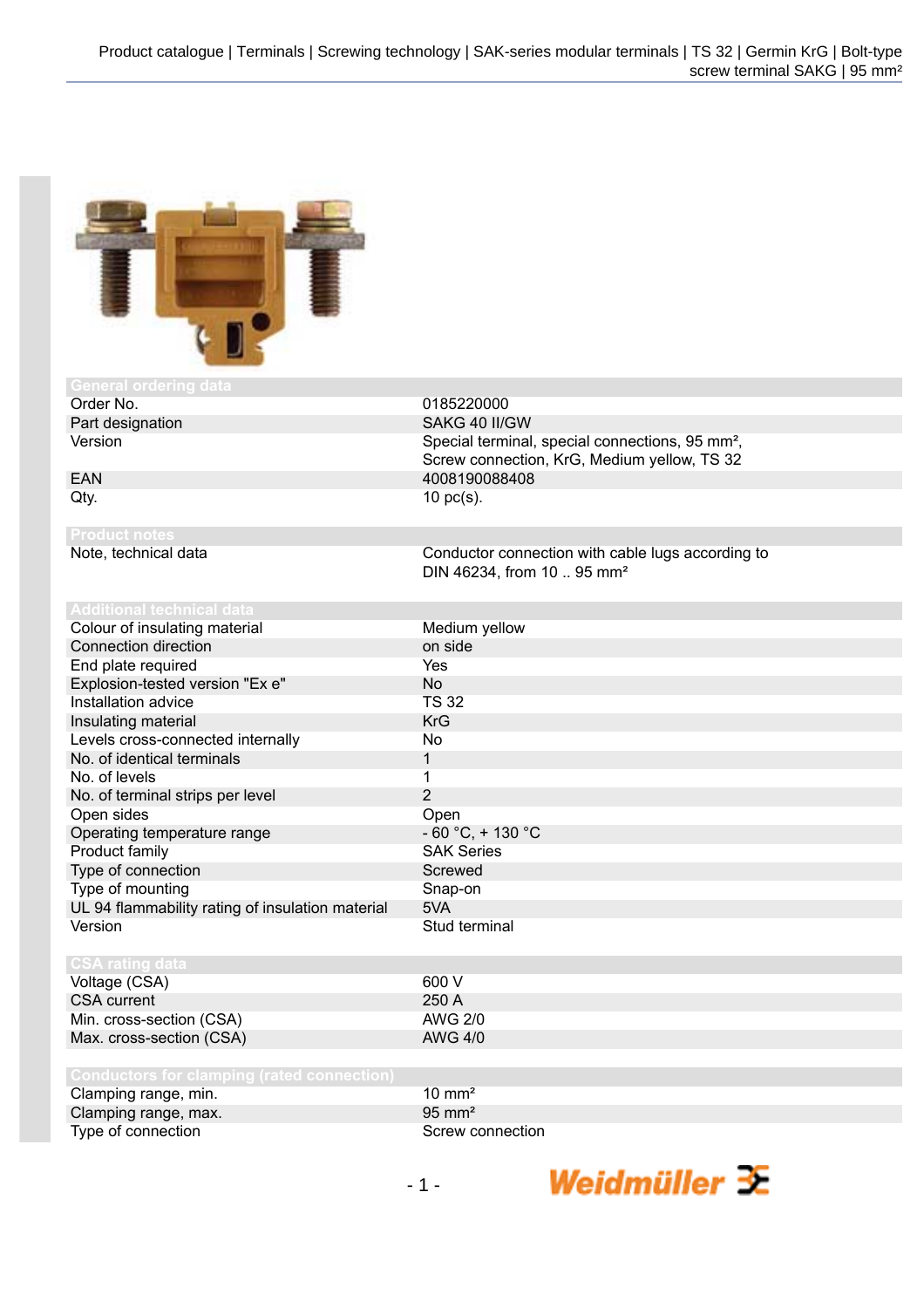| <b>Conductors for clamping (rated connection)</b> |                        |
|---------------------------------------------------|------------------------|
| 2nd type of connection                            | screwed                |
| Connection direction                              | on side                |
| No. of connections                                | $\mathbf{1}$           |
| Clamping screw                                    | M 10                   |
| Tightening torque range                           | 1020 Nm                |
| Solid, max.                                       | $16 \text{ mm}^2$      |
| AWG conductor size, min.                          | <b>AWG 2/0</b>         |
| AWG conductor size, max.                          | <b>AWG 4/0</b>         |
| AWG conductor size, min.                          | 67.44 mm <sup>2</sup>  |
| AWG conductor size, max.                          | 107.22 mm <sup>2</sup> |
|                                                   |                        |
| <b>Dimensions</b>                                 |                        |
| Width                                             | 46 mm                  |
| Height of lowest version                          | 53 mm                  |
| Length                                            | 90 mm                  |
| Weight                                            | 217.9g                 |
| TS 32 offset                                      | 45 mm                  |
|                                                   |                        |
| <b>Rating data</b>                                |                        |
| Rated cross-section                               | $95 \text{ mm}^2$      |
| Rated voltage                                     | 1,000 V                |
| Rated impulse voltage                             | 8 kV                   |
| Rated current                                     | 232 A                  |
| <b>Standards</b>                                  | IEC 60947-7-1          |
| Current with max. conductor                       | 232 A                  |
| Pollution severity                                | 3                      |
|                                                   |                        |
| <b>UL rating data</b>                             |                        |
| Voltage (UL)                                      | 600 V                  |
| Current (UL)                                      | 230 A                  |
| Min. cross-section (UL)                           | AWG 1                  |
| Max. cross-section (UL)                           | <b>AWG 4/0</b>         |
|                                                   |                        |
| <b>Approvals</b>                                  |                        |

Approvals institutes



Weidmüller  $\mathbf{\mathbf{\mathbf{\mathbb{K}}}}$ 

| <b>Downloads</b>       |                                        |
|------------------------|----------------------------------------|
| DXF                    | 01428_SAKG_40_II-GW_DXF.dxf            |
| <b>STEP</b>            | 0185220000_01428_SAKG_40_II-GW_STP.stp |
|                        |                                        |
| <b>Classifications</b> |                                        |
| ETIM 2.0               | EC000897                               |
| <b>ETIM 3.0</b>        | EC000897                               |
| eClass 4.1             | 27-14-11-31                            |